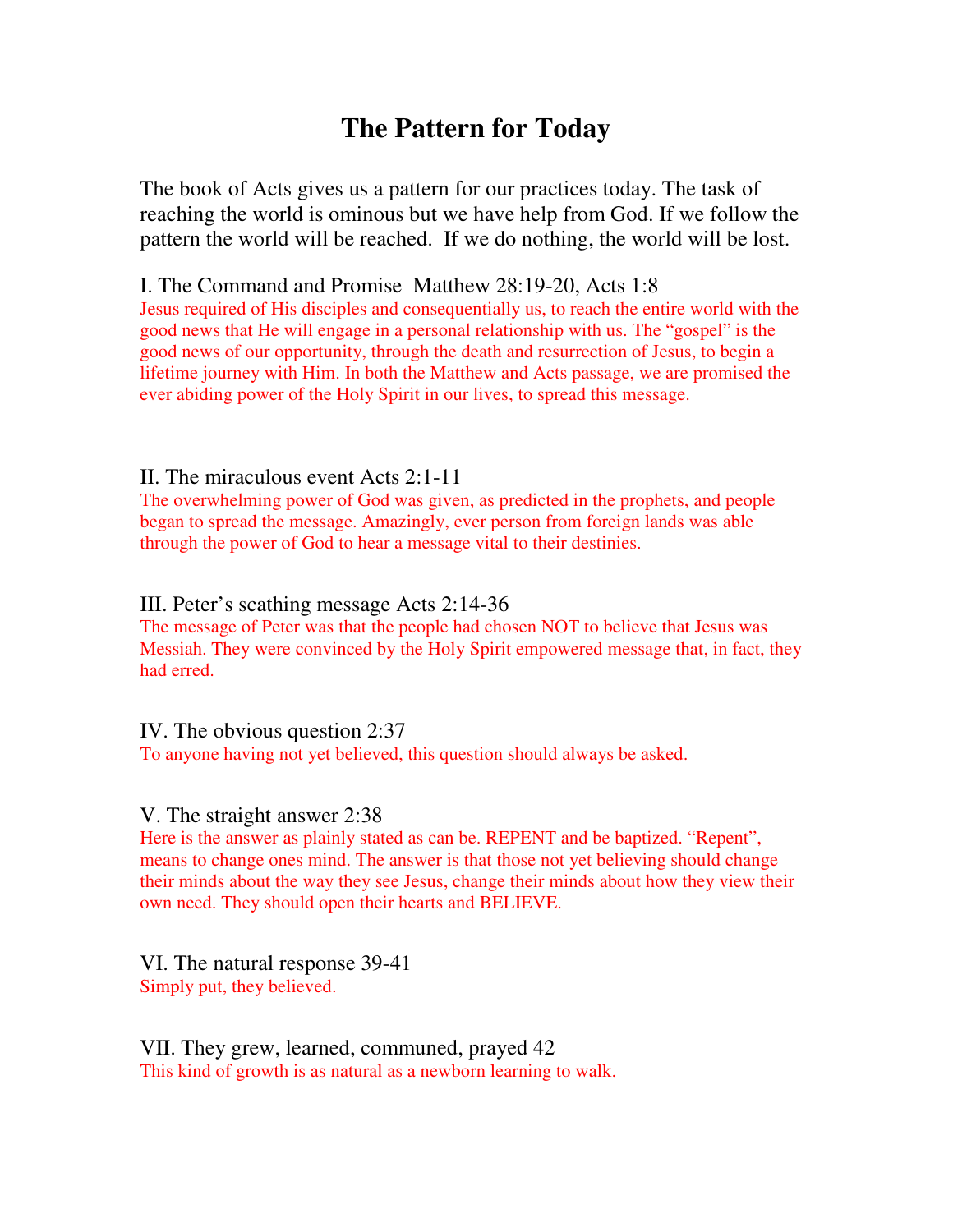## VIII. Apostolic gifts 43

I wish that these gifts were common today. It would make the message simpler to convey. They had something that we do not apparently have today, miracles. We have something that they did not have, the Word.

#### IX. Unity and bonding 44-45

Other believesr are naturally drawn to you now because of a common bond, Jesus.

#### X. They took it home 46

In that society, it is probable that most of the people present in the public forum were men. Now every house received this vital message, as it should be. If this message is good for you, it is surely good for your family.

#### XI. Our pattern 47, I Cor. 6:19-20, Gal. 5:22-23

Every day, people were accepting Jesus. We are also required to share the message as liberally as they did. In fact the same Holy Spirit that accompanied and empowered them also is with us.